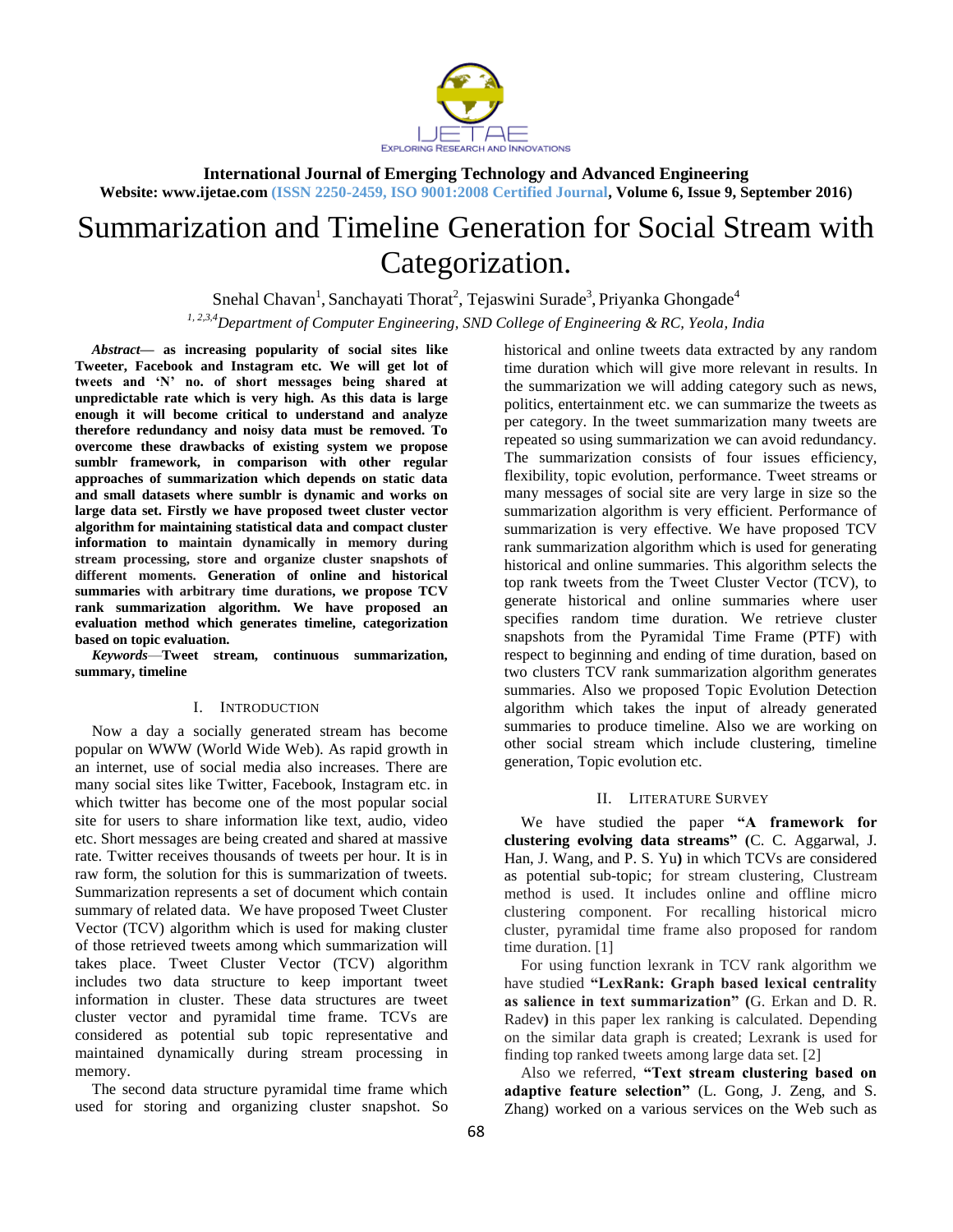

# **International Journal of Emerging Technology and Advanced Engineering**

**Website: www.ijetae.com (ISSN 2250-2459, ISO 9001:2008 Certified Journal, Volume 6, Issue 9, September 2016)**

news filtering, text crawling, etc. It mainly focuses on topic detection and tracking (TDT). Clustering is used for analyzing text stream. [3]

Again we have studied paper **"Evolutionary timeline summarization A balanced optimization framework via iterative substitution"** (R. Yan, X. Wan, J. Otterbacher, L. Kong, X. Li, and Y.Zhang) evolutionary timeline summarization which consist of time stamped summaries which is used to generate timeline dynamically during the process of continuous summarization (Sumblr).[4]

For summarization we have studied **"Summarizing sporting events using twitter" (**J. Nichols, J. Mahmud, and C. Drews**)** in which Summarization algorithm creates sentence level summaries of important moments and then concatenated to generate an event summary of paragraphs. [5]

Lastly we have referred **"on summarization and timeline generation for evolutionary tweet stream"** we have referred Tweet Cluster Vector (TCV), TCV Rank algorithm, Topic evolution. In which TCV used for making effective clustering of tweet with the help of pyramidal time frame and tweet cluster vector, TCV rank summarization algorithm is used for generating online and historical summaries by evaluating top ranked function, depending upon top ranked tweets summarization is done. Topic evolution detection generates timeline by considering large variation of sub-topics in stream processing. [6]

# III. PROPOSED SYSTEM

The system architecture is for "historical and online summarization of social stream". In today's world, summarization becomes necessity of social stream as millions of information posted on social sites. It is the simplest way to understand exact information using summarization by avoiding redundancy and noisy data.

Fig 3.1 mainly focuses on three module Stream Clustering, Summarization, and Timeline Generation. Here Categorization also done on summary generated.



#### **Fig 3.1 System Architecture**

# 1. *Stream Clustering*

For making the cluster of social stream we use the clustering algorithm, by checking relevant data we are making cluster. [1]

#### *1.1 Pyramidal Time Frame*

Pyramidal time frame include time frame. Here user can provide the two points that is starting and ending time.

#### *2. Summarization*

After apply clustering on social data set, summarization is done by using TCV- Rank summarization algorithm. Static as well as dynamic data is summarized. [6]

#### 3. *Categorization*

From generated summary, categorization is done like summary is relates to entertainment, sports, politics etc.

#### 4. *Timeline Generation*

The base of the timeline generation is topic evolution detection algorithm which uses online summaries and generates timeline. Topic evolution describes changes in subtopics by monitoring variation in stream clustering. [6]